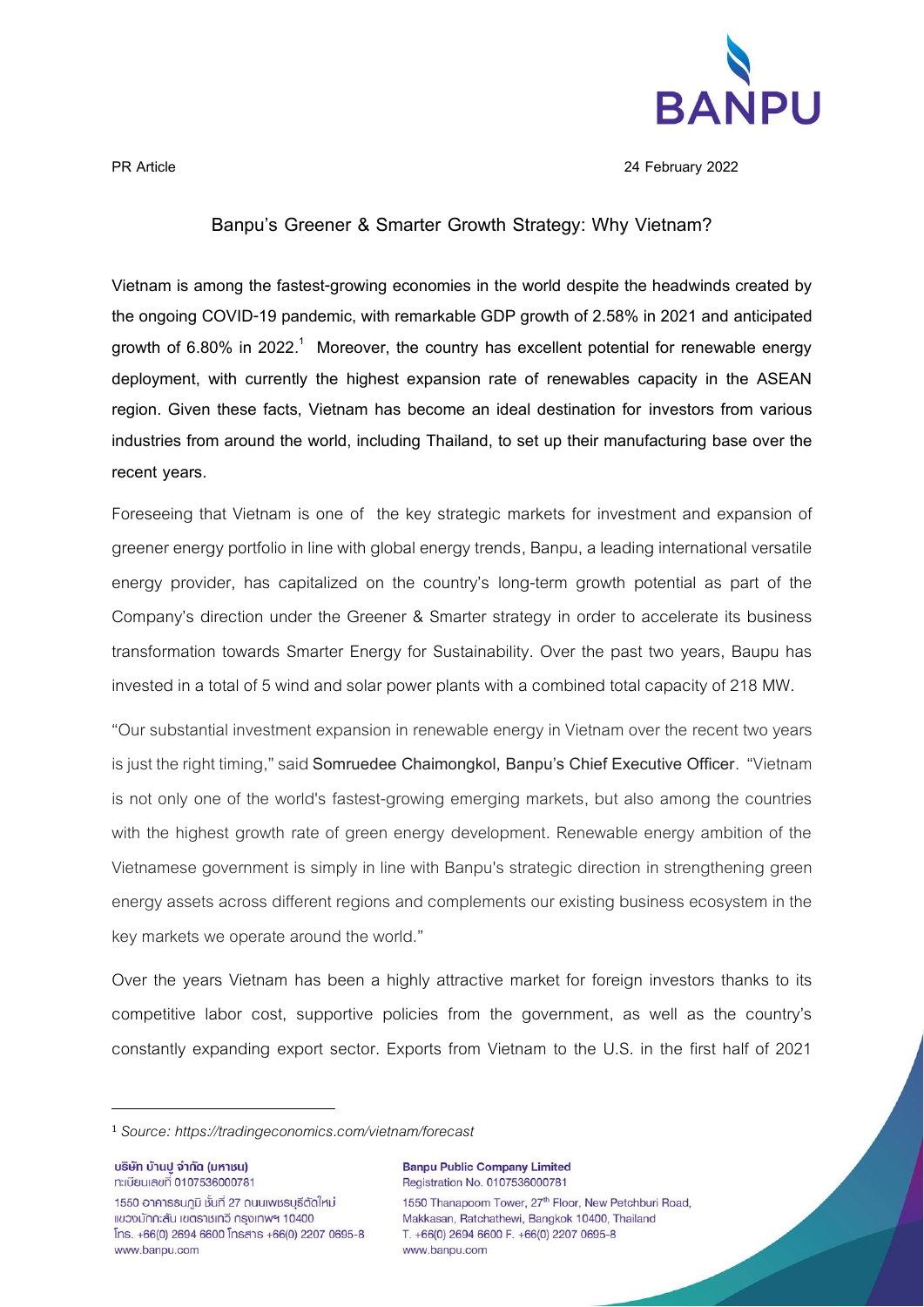

increased 42.6%, reflecting Vietnam's robust economic growth. Increasing investment in infrastructure development has also led to hiking demand for electricity, resulting in fast-growing energy sector, especially that generated from renewable sources, which is central to Vietnam government's sustainable energy agenda.

## **Geographic location advantage and government support**

In 2021, the government of Vietnam released the draft of Power Development Plan 8 (PDP 8), for 2021 to 2030 with the determination to increase solar capacity to 18.6 GW and wind capacity to 11.82 GW, boosting its power output produced by renewable energy to 23% by 2030. The ambition is attainable thanks to the country's geographic location with high proportion of land area nationwide with high average solar intensity and more than 3,000 kms of coastlines with consistent wind speeds throughout the year.

Vietnam is one of the strategic markets for Banpu's long-term growth potential due to the clear policy from the country's government to support foreign investment and green energy development. Meanwhile, the country's transition to implementation of auction scheme for electricity trading might be another milestone for Banpu to expand business there. However, in recent years, Banpu has established strong business fundamentals in Vietnam with investments in various renewable energy assets, which significantly enhances the Company's competitive edge in bidding for new power plants in the future.

## **Expertise in energy business – Banpu's key competitive edge**

In the future, Vietnam is increasingly transforming the country's energy business from centralized to decentralized, advocating private sector-led approach to electricity development with aim to create competition for the best benefits for the government and selling price of electricity for consumers. This gives Banpu competitive advantage in investing and growing business in Vietnam due to the Company's extensive experience in energy industry landscape in the countries with advanced energy trading schemes like the United States, Australia or Japan, where energy trading platform and spot market trading are pervasively implemented.

บริษัท บ้านปู จำกัด (มหาชน) n:เบียนเลขที่ 0107536000781

1550 อาคารธนภมิ ชั้นที่ 27 ถนนเพชรบรีตัดใหม่ แขวงมักกะสัน เขตราชเทวี กรงเทพฯ 10400  $[ns. +66(0) 2694 6600]$  insans  $+66(0) 2207 0695-8$ www.banpu.com

**Banpu Public Company Limited** Registration No. 0107536000781

1550 Thanapoom Tower, 27th Floor, New Petchburi Road, Makkasan, Ratchathewi, Bangkok 10400, Thailand T. +66(0) 2694 6600 F. +66(0) 2207 0695-8 www.banpu.com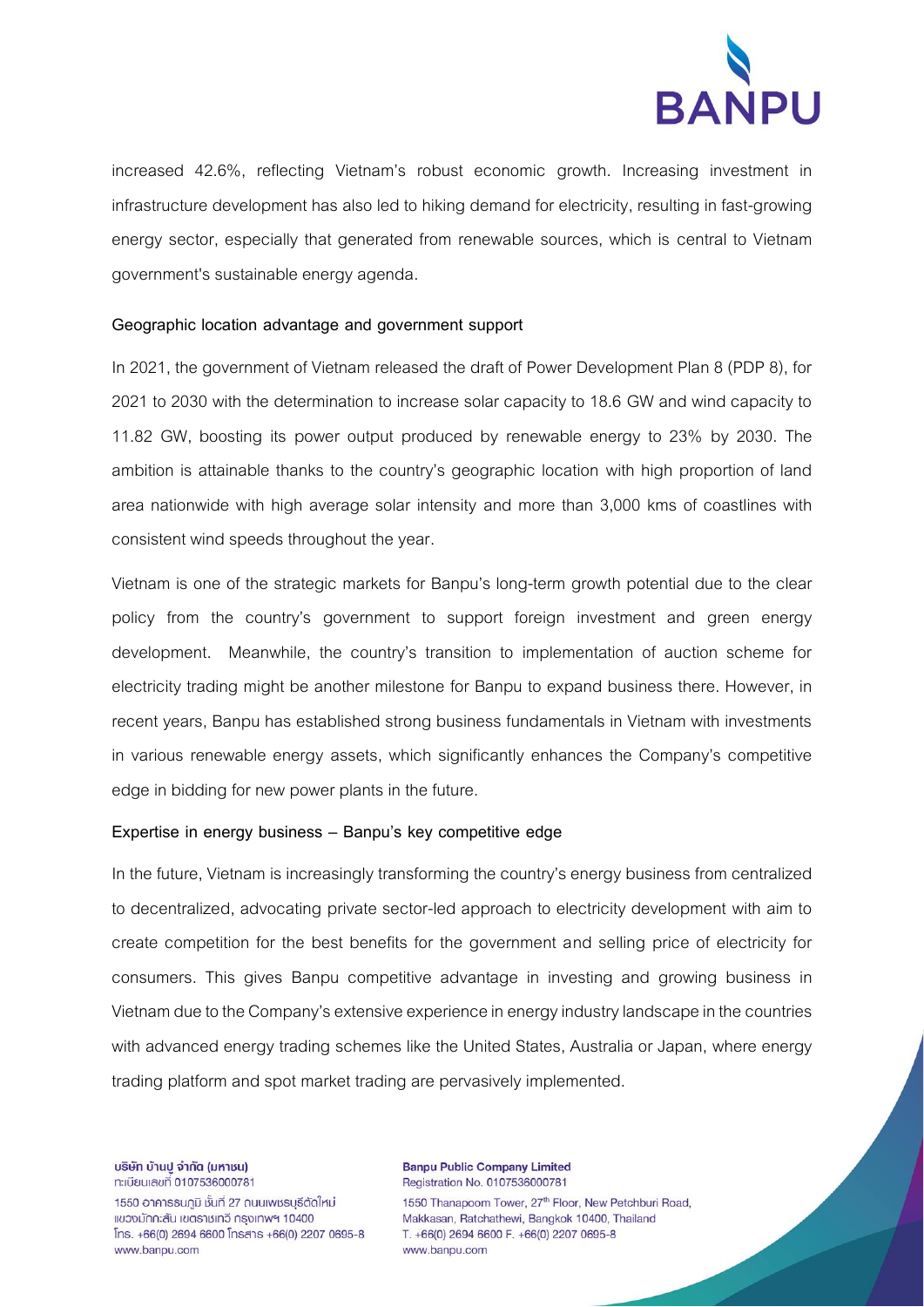

Constant investment in Vietnam is part of Banpu's strategic transition towards greener energy and helps enhance the Company's business ecosystem. Banpu has currently acquired 5 renewable energy projects, comprising 2 wind farms and 3 solar power plants.

Banpu's first wind energy asset in Vietnam is the 38 MW **El Wind Mui Dinh Wind Farm**, which generated immediate income for the Companyas its commercial operationhasstarted since April 2019. The wind farm is located in Ninh Thuan Province, Vietnam's hub for renewable energy resources from where 80% of the nation's renewable power is generated. Another wind asset is **Vinh Chau Wind Farm Phase 1**, with a capacity of 30 MW, now under construction with plan for commercial operation in Q1 2022; and **Vinh Chau Wind Farm Phase 2 and Phase 3**, with a capacity of 50 MW, currently under feasibility study for project development to support the Vietnamese government's new electricity trading scheme.

The Company's first solar power asset in Vietnam isthe 50 MW **Ha Tinh Solar Farm**, a large power plant in the north central coast of the country with commercial operation since June 2019. The other two are **Chu Ngoc Solar Farm** in Gia Lai Province, with a capacity of 15 MW and commercial operation since June 2019; and **Nhon Hai Solar Farm** in Ninh Thuan Province, with a capacity of 35 MW and commercial operations since July 2020. The three solar power plants generate instant income to Banpu since they have been fully operational and are entitled to attractive Feed-in-Tariff (FIT). They also provide the Company with long-term income stream as they all supply electricity through the national grid system under a Power Purchase Agreement (PPA) with Vietnam Electricity (EVN) for a period of 20 years.

Banpu will continue to pursue new growth opportunities in Vietnam, as part of the Company's ambition to accelerate the transition towards Smarter Energy for Sustainability under its Greener & Smarter strategy as well as to strengthen its energy ecosystem. The Company also explores investment opportunities in all 10 countries where it operates as well as other new markets with high growth potential, with investment focus on projects that can generate immediate cash flow. This is to achieve the growth target under energy generation business of 6,100 MW, in which not less than 20% generated by renewable energy sources, in 2025.

บริษัท บ้านปู จำกัด (มหาชน) n:เบียนเลขที่ 0107536000781

1550 อาคารธนภมิ ชั้นที่ 27 ถนนเพชรบรีตัดใหม่ แขวงมักกะสัน เขตราชเทวี กรงเทพฯ 10400  $[ns. +66(0) 2694 6600]$  insans  $+66(0) 2207 0695-8$ www.banpu.com

**Banpu Public Company Limited** Registration No. 0107536000781

1550 Thanapoom Tower, 27th Floor, New Petchburi Road, Makkasan, Ratchathewi, Bangkok 10400, Thailand T. +66(0) 2694 6600 F. +66(0) 2207 0695-8 www.banpu.com